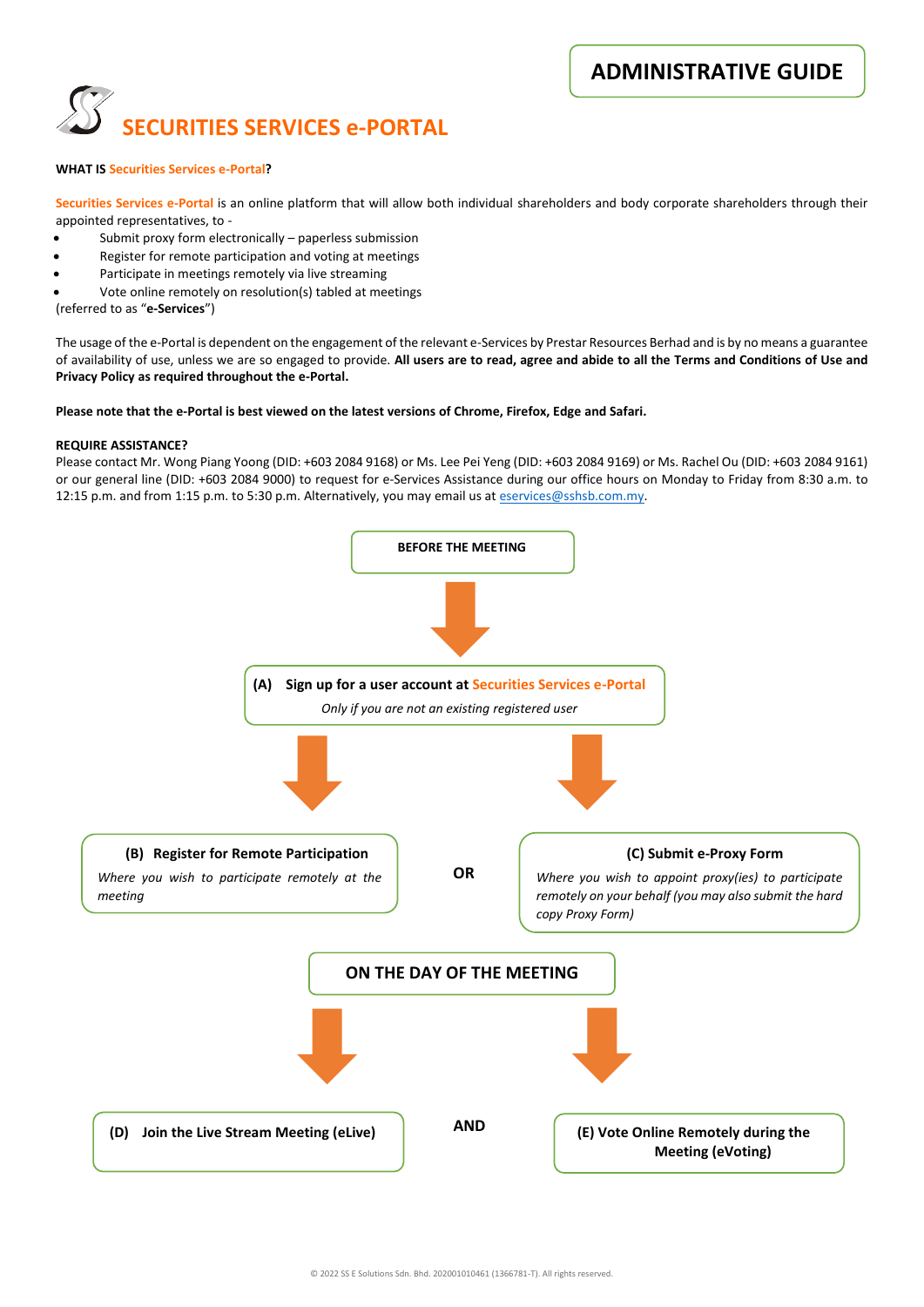# **BEFORE THE MEETING**

| (A) Sign up for a user account at Securities Services e-Portal                                                                                                                                                                                                                                                                                                                                                                                                                                                                                                                                                                                                                                                                                                                                                                                                                                                      |                                                                                                                                              |                                                                                                                                                                                                                                                                                                                                                                                                                                                                                                                                                                                                                                                                |  |
|---------------------------------------------------------------------------------------------------------------------------------------------------------------------------------------------------------------------------------------------------------------------------------------------------------------------------------------------------------------------------------------------------------------------------------------------------------------------------------------------------------------------------------------------------------------------------------------------------------------------------------------------------------------------------------------------------------------------------------------------------------------------------------------------------------------------------------------------------------------------------------------------------------------------|----------------------------------------------------------------------------------------------------------------------------------------------|----------------------------------------------------------------------------------------------------------------------------------------------------------------------------------------------------------------------------------------------------------------------------------------------------------------------------------------------------------------------------------------------------------------------------------------------------------------------------------------------------------------------------------------------------------------------------------------------------------------------------------------------------------------|--|
| Visit https://sshsb.net.my/<br>Step 1<br>Sign up for a user account<br>Step 2<br>Step 3<br>working day<br>Step 4<br>notification email and log in                                                                                                                                                                                                                                                                                                                                                                                                                                                                                                                                                                                                                                                                                                                                                                   | Wait for our notification email that will be sent within one (1)<br>Verify your user account within seven (7) days of the                    | This is a ONE-TIME registration. If you already have a user<br>$\bullet$<br>account, you need not register again.<br>Your email address is your User ID.<br>$\bullet$<br>Please proceed to either (B) or (C) below once you are a<br>$\bullet$<br>registered user.                                                                                                                                                                                                                                                                                                                                                                                             |  |
| ALL SHAREHOLDERS MUST REGISTER AS A USER BY 09 JUNE 2022                                                                                                                                                                                                                                                                                                                                                                                                                                                                                                                                                                                                                                                                                                                                                                                                                                                            |                                                                                                                                              |                                                                                                                                                                                                                                                                                                                                                                                                                                                                                                                                                                                                                                                                |  |
| (B) Register for Remote Participation                                                                                                                                                                                                                                                                                                                                                                                                                                                                                                                                                                                                                                                                                                                                                                                                                                                                               |                                                                                                                                              |                                                                                                                                                                                                                                                                                                                                                                                                                                                                                                                                                                                                                                                                |  |
| <b>Meeting Date and Time</b>                                                                                                                                                                                                                                                                                                                                                                                                                                                                                                                                                                                                                                                                                                                                                                                                                                                                                        |                                                                                                                                              | <b>Registration for Remote Participation</b><br><b>Closing Date and Time</b>                                                                                                                                                                                                                                                                                                                                                                                                                                                                                                                                                                                   |  |
| Wednesday, 15 June 2022 at 10:00 a.m.                                                                                                                                                                                                                                                                                                                                                                                                                                                                                                                                                                                                                                                                                                                                                                                                                                                                               |                                                                                                                                              | Monday, 13 June 2022 at 10:00 a.m.                                                                                                                                                                                                                                                                                                                                                                                                                                                                                                                                                                                                                             |  |
| Log in to https://sshsb.net.my/ with your registered email and password<br>➤<br>Look for Prestar Resources Berhad under Company Name and 37th AGM on 15 June 2022 at 10:00 a.m. - Registration for Remote<br>⋗<br>Participation under Corporate Exercise / Event and click ">" to register for remote participation at the meeting.                                                                                                                                                                                                                                                                                                                                                                                                                                                                                                                                                                                 |                                                                                                                                              |                                                                                                                                                                                                                                                                                                                                                                                                                                                                                                                                                                                                                                                                |  |
| Check if you are attending as $-$<br>Step 1<br>Individual shareholder<br>Corporate or authorised representative of a body corporate<br>For body corporates, the appointed corporate/authorised representative has to upload the evidence of authority (e.g. Certificate<br>of Appointment of Corporate Representative, Power of Attorney, letter of authority or other documents proving authority). All<br>documents that are not in English or Bahasa Malaysia have to be accompanied by a certified translation in English in 1 file. The<br>original evidence of authority and translation thereof, if required, have to be submitted to The Company Secretary at Level 7,<br>Menara Milenium, Jalan Damanlela, Pusat Bandar Damansara, Damansara Heights, 50490 Kuala Lumpur, Wilayah Persekutuan<br>for verification before the registration closing date and time above.<br>Step 2 Submit your registration. |                                                                                                                                              |                                                                                                                                                                                                                                                                                                                                                                                                                                                                                                                                                                                                                                                                |  |
| A copy of your e-Registration for remote participation can be accessed via My Records (refer to the left navigation panel).<br>Your registration will apply to all the CDS account(s) of each individual shareholder / body corporate shareholder that you represent. If<br>you are both an individual shareholder and representative of body corporate(s), you need to register as an individual and also as a<br>representative for each body corporate.<br>As the meeting will be conducted on a virtual basis, we highly encourage all shareholders to remotely participate and vote at the meeting,<br>failing which, please appoint the Chairman of the meeting as proxy or your own proxy(ies) to represent you.                                                                                                                                                                                             |                                                                                                                                              |                                                                                                                                                                                                                                                                                                                                                                                                                                                                                                                                                                                                                                                                |  |
| (C) Submit e-Proxy Form                                                                                                                                                                                                                                                                                                                                                                                                                                                                                                                                                                                                                                                                                                                                                                                                                                                                                             |                                                                                                                                              |                                                                                                                                                                                                                                                                                                                                                                                                                                                                                                                                                                                                                                                                |  |
| <b>Meeting Date and Time</b>                                                                                                                                                                                                                                                                                                                                                                                                                                                                                                                                                                                                                                                                                                                                                                                                                                                                                        |                                                                                                                                              | Proxy Form Submission Closing Date and Time                                                                                                                                                                                                                                                                                                                                                                                                                                                                                                                                                                                                                    |  |
| Wednesday, 15 June 2022 at 10:00 a.m.                                                                                                                                                                                                                                                                                                                                                                                                                                                                                                                                                                                                                                                                                                                                                                                                                                                                               |                                                                                                                                              | Monday, 13 June 2022 at 10:00 a.m.                                                                                                                                                                                                                                                                                                                                                                                                                                                                                                                                                                                                                             |  |
| Log in to https://sshsb.net.my/ with your registered email and password<br>⋗<br>Look for Prestar Resources Berhad under Company Name and 37th AGM on 15 June 2022 at 10:00 a.m. - Submission of Proxy Form<br>under Corporate Exercise / Event and click ">" to submit your proxy forms online for the meeting by the submission closing date and<br>time above.                                                                                                                                                                                                                                                                                                                                                                                                                                                                                                                                                    |                                                                                                                                              |                                                                                                                                                                                                                                                                                                                                                                                                                                                                                                                                                                                                                                                                |  |
| Check if you are submitting the proxy form as -<br>Step 1<br>Individual shareholder<br>٠                                                                                                                                                                                                                                                                                                                                                                                                                                                                                                                                                                                                                                                                                                                                                                                                                            | Corporate or authorised representative of a body corporate<br>for verification before the proxy form submission closing date and time above. | For body corporates, the appointed corporate/authorised representative is to upload the evidence of authority (e.g. Certificate<br>of Appointment of Corporate Representative, Power of Attorney, letter of authority or other documents proving authority). All<br>documents that are not in English or Bahasa Malaysia have to be accompanied by a certified translation in English in 1 file. The<br>original evidence of authority and translation thereof, if required, have to be submitted to The Company Secretary at Level 7,<br>Menara Milenium, Jalan Damanlela, Pusat Bandar Damansara, Damansara Heights, 50490 Kuala Lumpur, Wilayah Persekutuan |  |